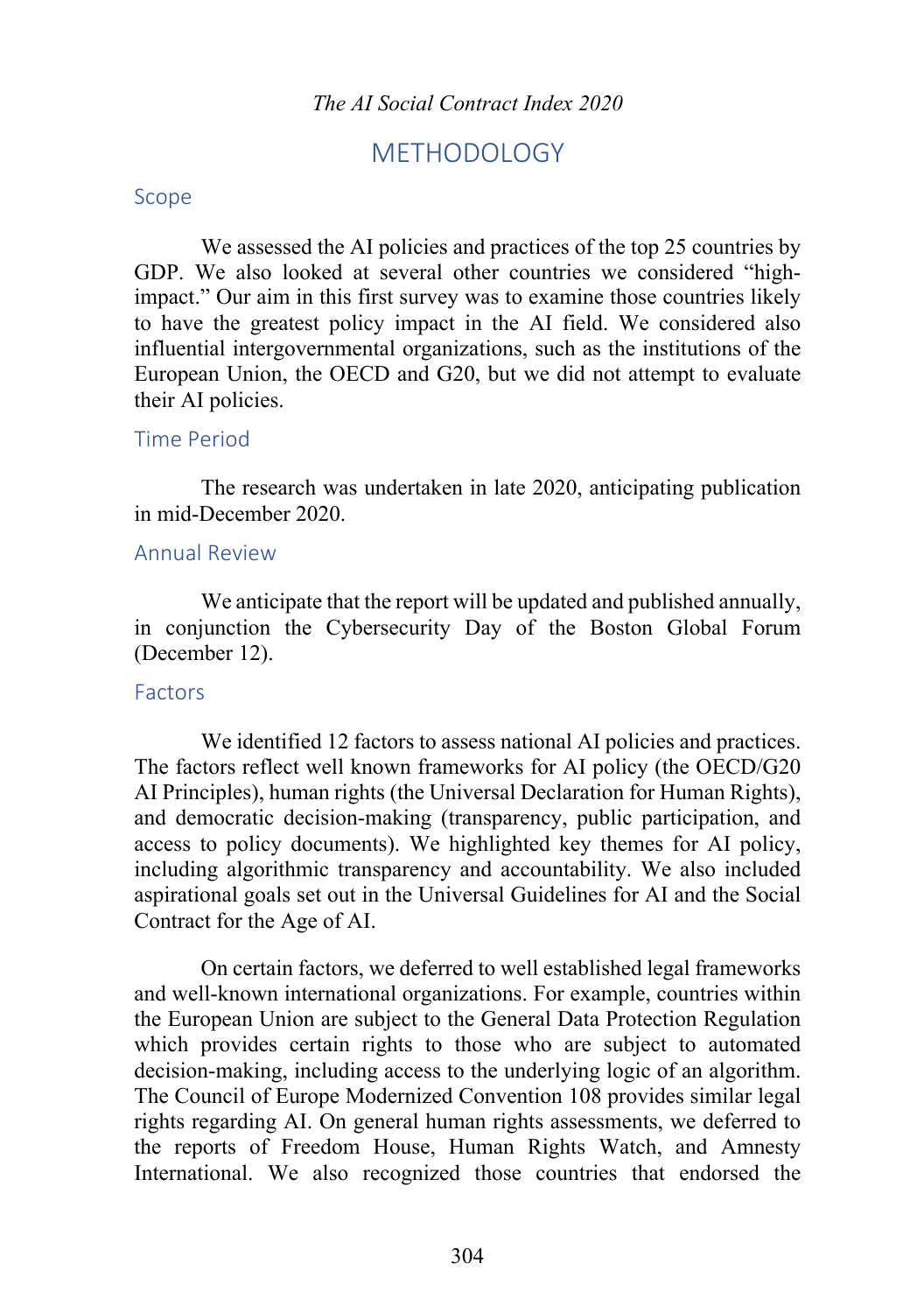resolution on AI and Accountability, adopted by the Global Privacy Assembly, the global association of leading privacy experts and officials.

On the issue of implementation, we recognize that it is difficult to assess empirically progress toward AI policy goals, particularly when the underlying objective is not measured in quantitative terms, such as would be the case for research investment, papers published, or patents obtained. Nonetheless we believe this must be a key component of the evaluation. We turned first to the OECD, which has begun a process to track implementation of the OECD AI Principles. We looked next at national developments, both favorable and controversial, concerning the implementation of AI policy. We consulted official sources but also reviewed independent sources, such as news sources, agencies, and thinks thanks not directly aligned with national governments, for these assessments.

Finally, because AI policy is in the early days, there is far more information about what governments intend to do than what they have done. We encourage governments to establish independent agencies with annual public reporting requirements to provide information about progress toward national goals and compliances with international policy frameworks. Such reports could provide the basis for future comparative evaluations.

## The Questions

## *Q1. Has the country endorsed the OECD/G20 AI Principles?*

The OECD/G20 AI Principles are the first global framework for AI policy. Endorsement of these principles provides a baseline to determine a country's compliance with international AI policy norms. Countries that have endorsed the OECD/G20 AI Principles fall into three categories: (1) OECD Member Countries, (2) Non-member OECD Countries that endorsed the OECD AI Principles, and (3) G-20 Member countries that subsequently endorsed the G20 AI Principles which follow closely the original OECD AI Principles.<sup>1091</sup>

Determinations in this category are essentially binary: a country has either endorsed the OECD/G20 AI Principles or it has not.

<sup>&</sup>lt;sup>1091</sup> The G20 AI Principles directly restate the value-based principles in Part I of the OECD AI Principles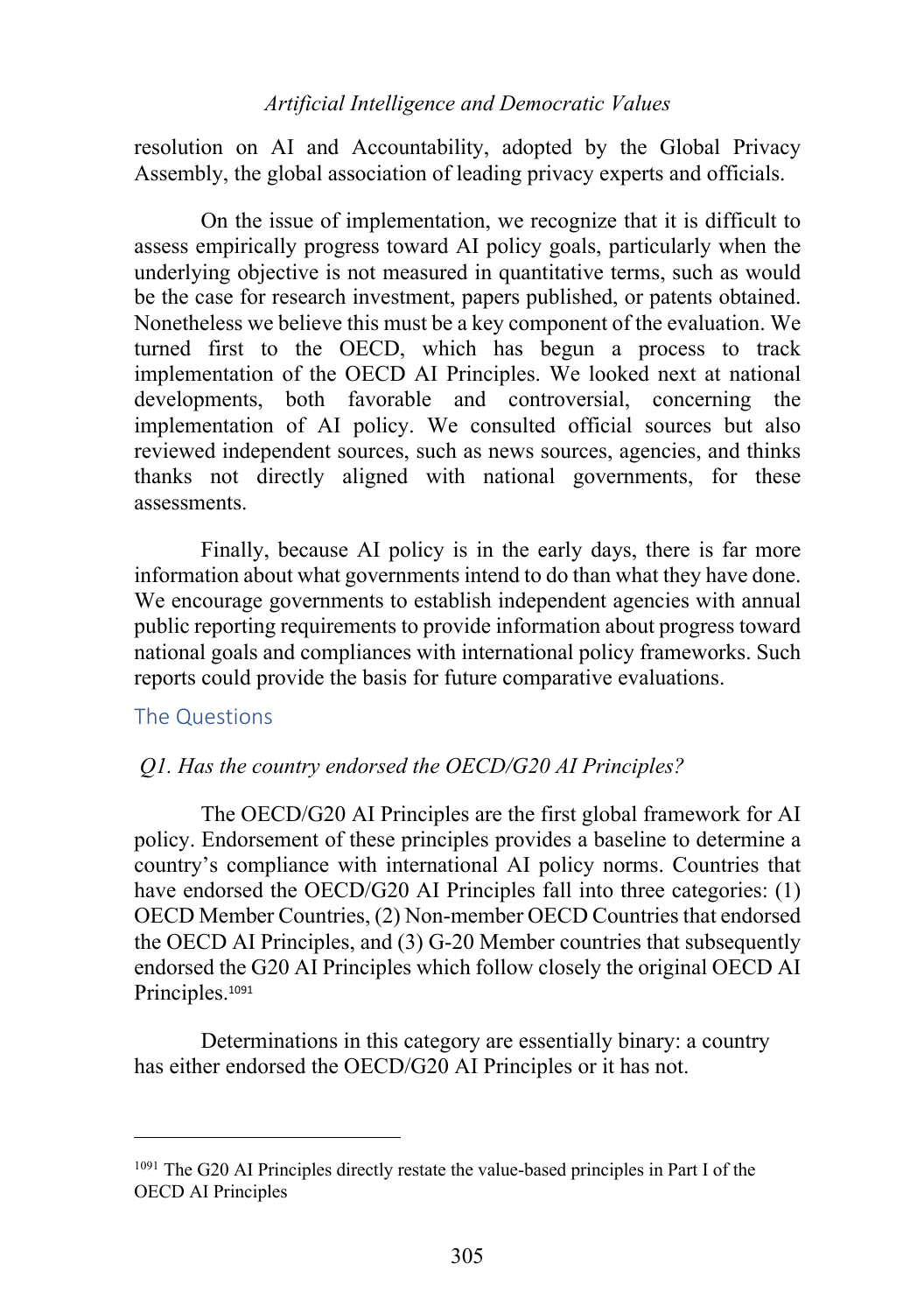### *Q2. Is the country implementing the OECD AI Principles?*

Endorsement alone of the AI Principles is not sufficient to determine a country's AI practices. The OECD itself has begun a process to track implementation of the AI Principles, but the reporting to date is mostly anecdotal and inconclusive. We begin our analysis of implementation with the OECD reporting and then look to other sources, including government documents, news articles and NGO reports, to assess implementation.

Determinations in this category are more nuanced: some countries have called attention to their efforts to implement the OECD/G20 AI principles. Others have done so in practice without explicit references to the AI Principles. We have made reasonable efforts to identify national projects that implement the OECD/G20 AI Principles, but information is often difficult to find. In some instances, were able to acknowledge partial implementation (P). If implementation was unclear, then the determination was U. No country has fully implemented the OECD/G20 AI Principles and therefore no country received a Y determination.

## *Q3. Has the country endorsed the Universal Declaration of Human Rights?*

In the human rights field, the Universal Declaration of Human Rights is the most well-known and widely adopted legal framework for the protection of fundamental rights. Although the UDHR preceded the rise of Artificial Intelligence, we anticipated that many of the significant policy debates ahead will be grounded in principles set out in the Universal Declaration. For this reason, we propose endorsement of the UDHR as a second baseline to assess country AI policies and practices.

Determinations in this category are essentially binary: a country has either endorsed the UDHR or it has not. The one notable exception is Saudi Arabia which did not endorse the UDHR but is a member of the United Nations and has recognized, according to human rights organizations, certain human rights obligations.

## *Q4. Is the country implementing the Universal Declaration for Human Rights?*

Like the question regarding implementation of the OECD AI Principles, measuring implementation of the UDHR is not a simple task. Several well-established international organizations, such as Freedom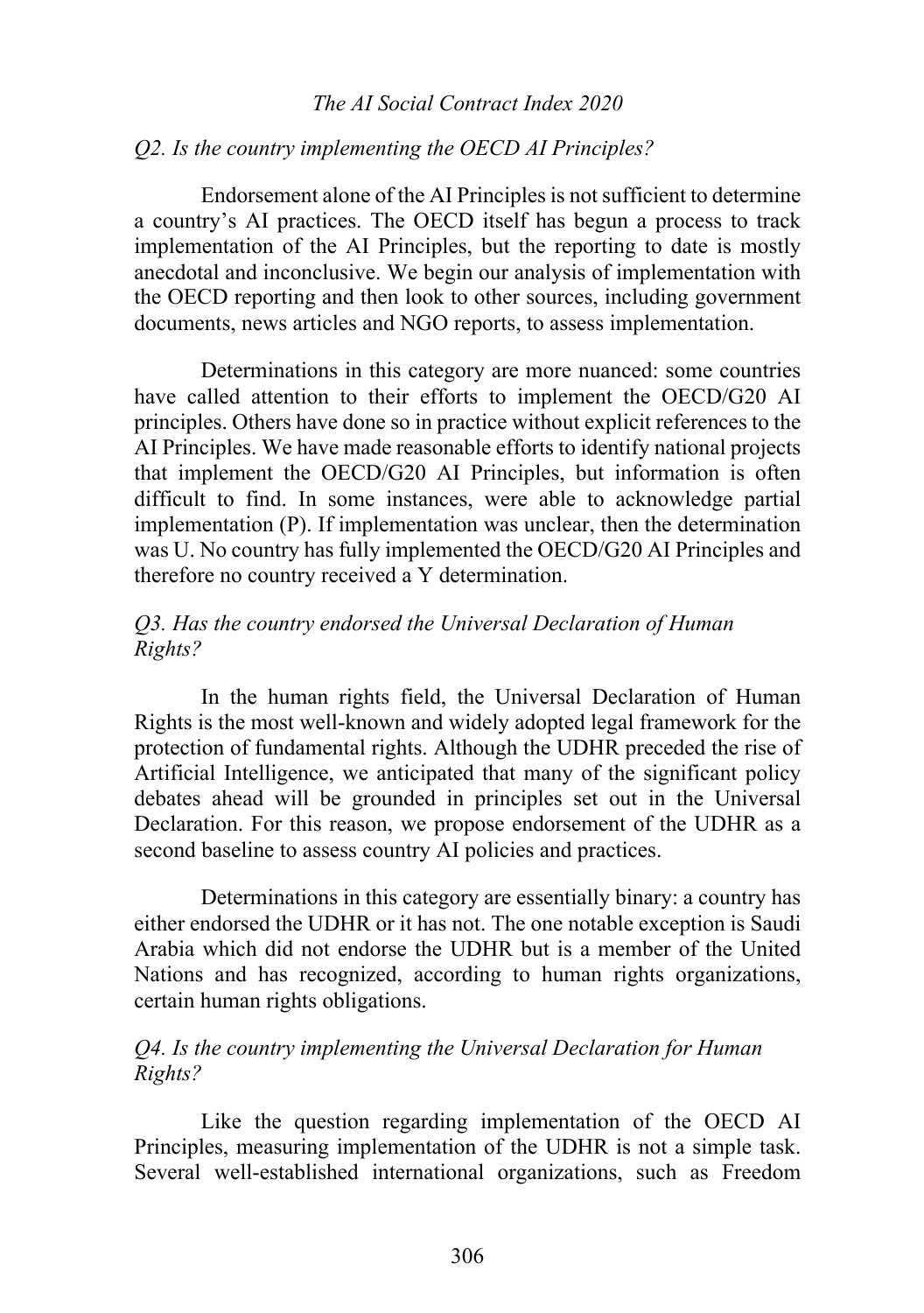House and Human Rights Watch, have developed formal metrics to evaluate compliance with human rights norms. We defer to these organizations for the evaluation of general human rights practices, while also noting that several of these factors may be useful in future evaluation of AI practices.

Determinations in this category typically fell into two categories: Y, a country widely recognized for its defense of human rights as generally understood by reference to the UDHR, and P, a country in partial compliance with human rights obligations.

## *Q5. Has the country established a process for meaningful public participation in the development of a national AI Policy?*

Almost every country in our report has set out a national AI strategy or action plan. We have attempted to fairly summarize and present these initiatives. But we are also interested in the development of these policies. Was there an opportunity for public participation? Was there a formal consultation process? Do the national AI policies reflect the views of those who may be impacted by the deployment of AI techniques? And is there an ongoing mechanism for public participation as national AI policies evolve?

Determinations in this category were based on our ability to identify opportunities for meaningful public participation. The distinction between a Y and P in this category reflected the quality of the opportunity for public participation.

## *Q6. Are materials about the country's AI policies and practices readily available to the public?*

Effective public participation requires public access to relevant documents. Has the national government taken steps to ensure that documents concerning AI policy are readily available, complete, and accurate? Are the materials available on the website of a public agency or are they maintained by a private company? Are there opportunities for future comment?

The determinations in this category often aligned with the determinations about public participation. We respect the practice of countries to publish reports, and to seek public reports, in the national language. We note however that the absence of an English translation may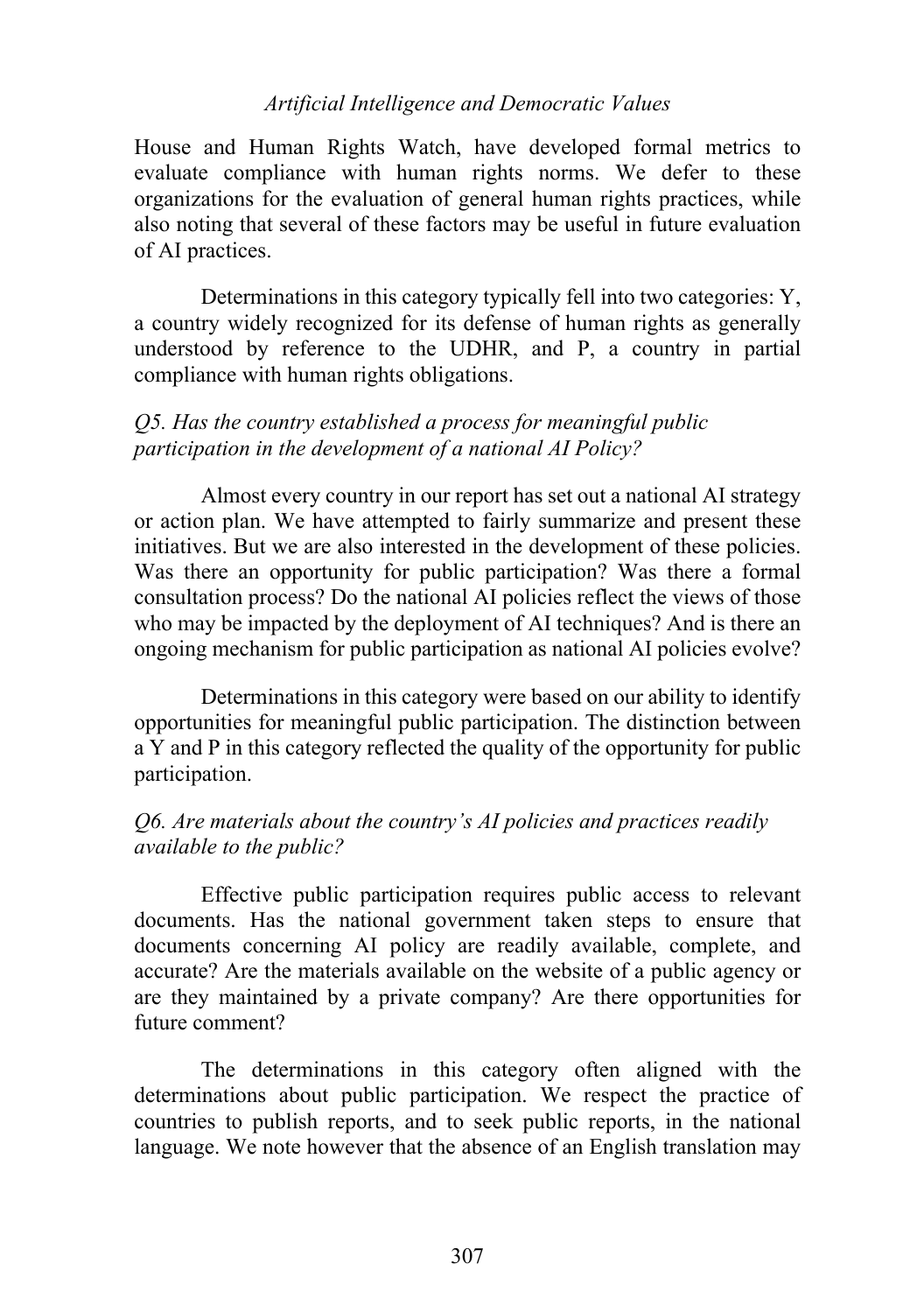make independent evaluation of a country's AI policies and practices more difficult. We discuss the issue of Language in more detail below.

*Q7. Does the country have an independent (agency/mechanism) for AI oversight?* 

All governments understandably seek to advance national AI priorities. And most governments have directed a science or industry ministry to lead national efforts. But the deployment of AI techniques also raises concerns about accountability, privacy and data protection, fairness, transparency, and equity. For these reasons, we look to determine whether countries have independent agencies, such as a data protection agency, a human rights commission, or an AI ethics commission, to protect fundamental rights.

Determinations in this category were based on the actual establishment of mechanisms to oversee or guide AI practices. Again, the difference between a Y and a P determination reflected the quality and breadth of the oversight mechanisms.

*Q8. Do the following goals appear in the national AI policy: "Fairness," "Accountability," "Transparency," "Rule of Law," "Fundamental Rights"?* 

There are many themes in the AI policy realm. We identified these five goals as the most significant. They appear frequently in AI policy frameworks and they are grounded in law. We recognize that countries that have endorsed the OECD/G20 AI Principles have, by implication, endorsed these goals. But this question asks whether countries have explicitly endorsed these goals in their national AI strategies.

Determinations in this category attempt to evaluate the extent to which a country has prioritized these AI policy goals. Full endorsement received a Y, partial endorsement a P.

## *Q9. Has the country by law established a right to Algorithmic Transparency?*

One of the most significant AI policy issues today is Algorithmic Transparency. We take the position that individuals should have the right to access the logic, the factors, and the data that contributed to a decision concerning them. This right is currently established in two legal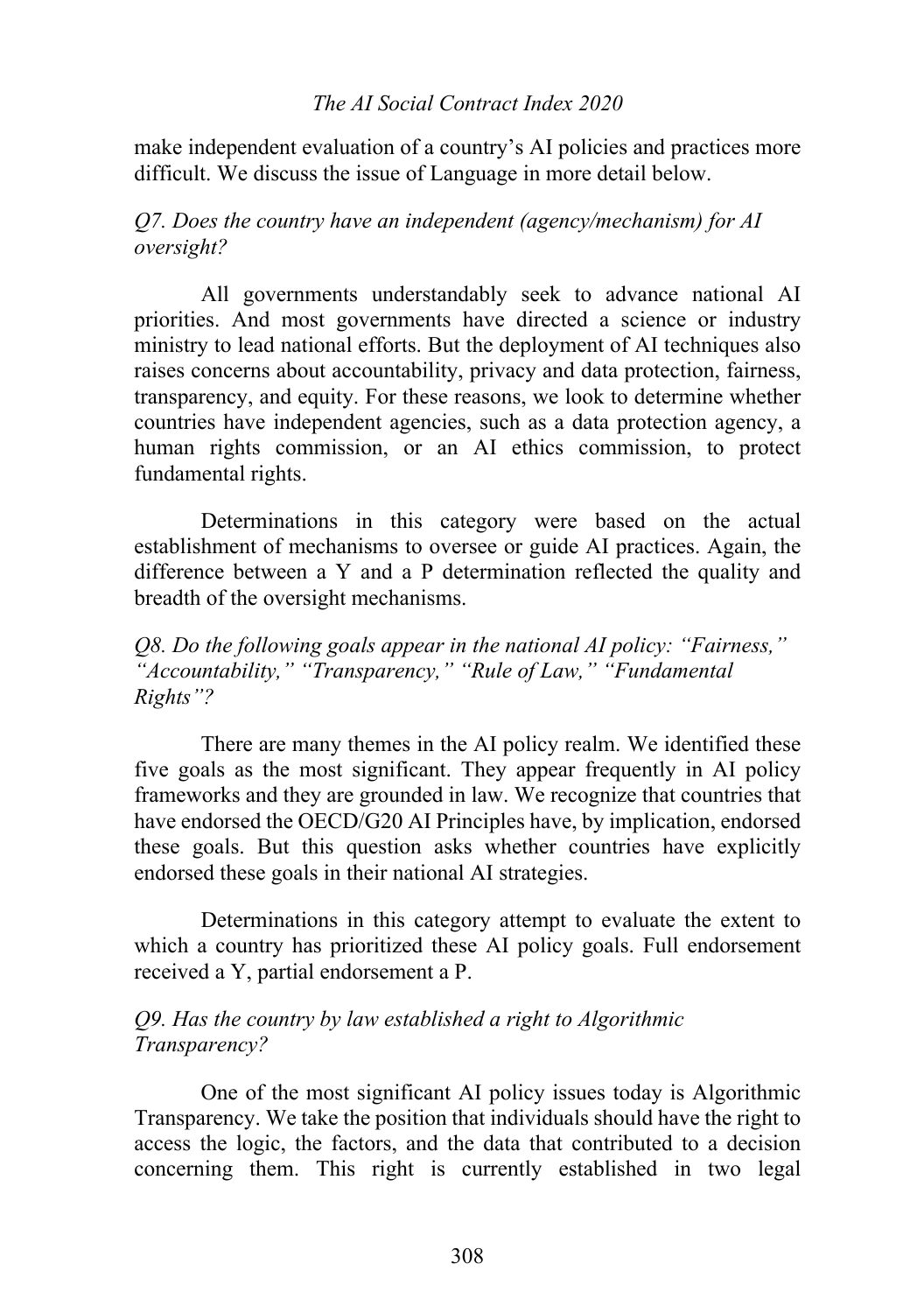frameworks: The General Data Projection Regulation of the European Union (Article 22) and the Council of Europe Convention 108+, the modernized Privacy Convention (Article 9). Countries that are within the EU and/or signatories to COE 108+ have therefore established this right. We have also considered whether countries, by national law, have established the right to algorithmic transparency.

For determinations in this category, we assigned a Y to those countries that are subject to the GDPR and/or the Council of Europe Convention. In a subsequent review, we will investigate whether countries have *implemented* a right to algorithmic transparency. This will provide a more detailed assessment of this key metric.

## *Q10. Has the country supported the Universal Guidelines for AI?*

In 2018, more than 60 organizations, including leading scientific societies, and 300 experts from over 40 countries endorsed the Universal Guidelines for AI. The Universal Guidelines go beyond the OECD/G20 AI Principles and establish "red lines" for certain AI practices, such as the scoring of citizens, criminal sentencing, and facial recognition for mass surveillance. Although there is no formal mechanism for countries to endorse the UGAI, we are interested in whether countries have adopted principles, and recognized red lines for AI, that go beyond the OECD/G20 AI Principles. Efforts to prohibit face surveillance or social scoring, for example, reflect the spirit of the UGAI.

For determinations in this category, we could not assign a Y to any country, but we did assign a P for countries that have specifically limited certain AI applications. Countries that have done little to develop AI policies likely received a N determination.

## *Q11. Has the country supported the Social Contract for AI?*

Similar to the Universal Guidelines for AI, the Social Contract for the Age of AI (SCAAI) is not subject to formal endorsement by countries. The Social Contract sets out aspirational goals for the Age of AI that go beyond the OECD/G20 AI Principles. Members of the Boston Global Forum and the World Leadership Alliance, including former Prime Ministers, have endorsed the Social Contract and we anticipate, over time, countries will follow. We therefore looked for early indicators that countries have adopted policies that reflect these broader social goals.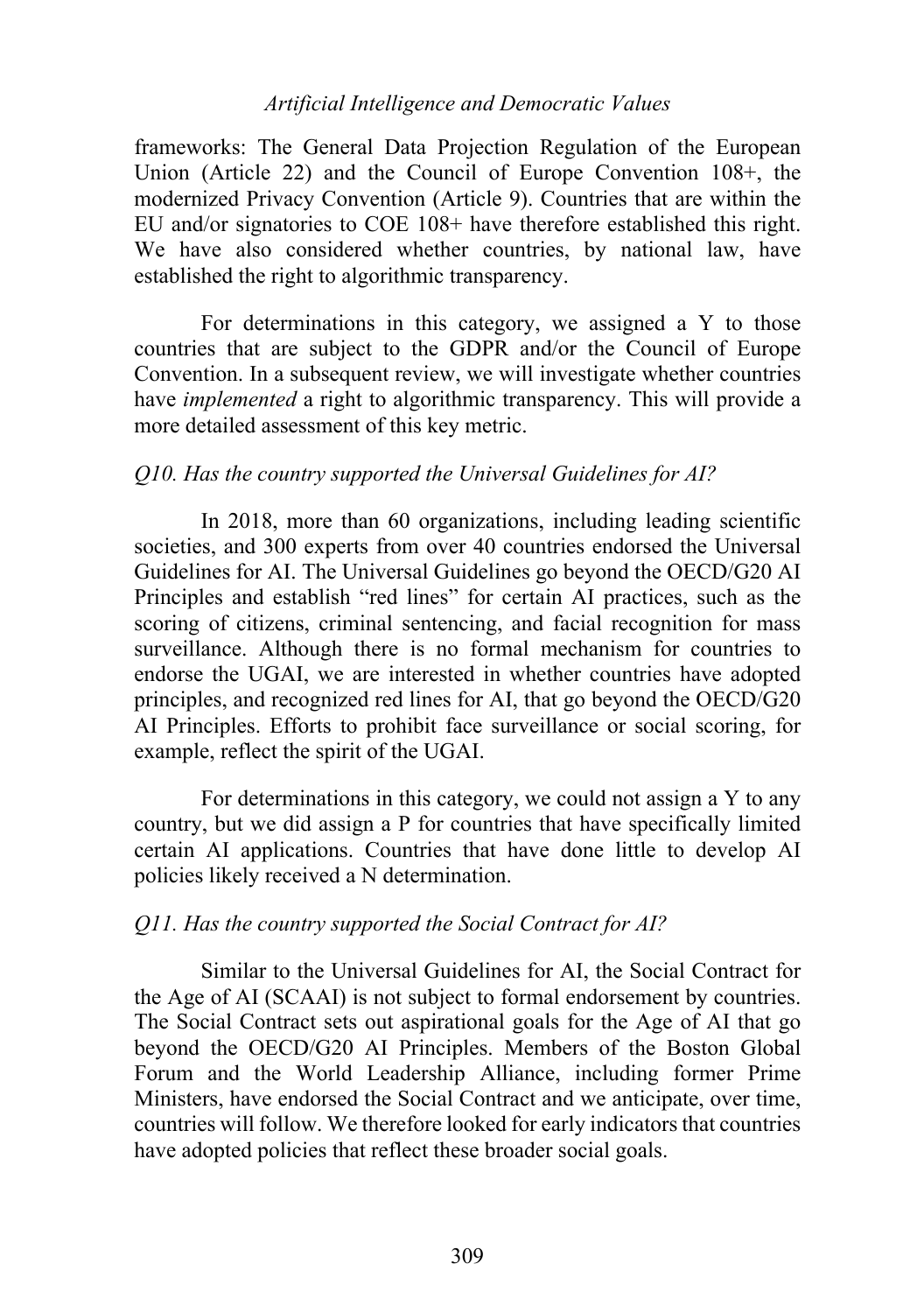Determinations in this category were similar to those in response to the question on the Universal Guidelines. We could not assign a Y to any country, but we did assign a P for countries that have adopted policies and practices similar to those in the SCAAI. Countries that have done little to develop AI policies likely received a N determination.

*Q12: Has the country's Data Protection Agency endorsed the 2018 GPA Resolution on AI and Ethics and the 2020 GPA Resolution on AI and Accountability?*

In the fall of 2018, the Global Privacy Assembly (then known as the International Conference of Data Protection and Privacy Commissioners), adopted a foundational Declaration on Ethics and Data Protection in Artificial Intelligence.<sup>1092</sup> The 2018 Declaration emphasized fairness, vigilance, transparency and intelligibility, and measures to reduce unlawful bias and discrimination. In 2020, the GPA adopted a resolution on AI and Accountability.<sup>1093</sup> That resolution sets out a dozen steps for AI accountability, including the preparation of human rights impact assessments.

We believe that support for these resolutions is an important indicator of a country's commitment to AI and data protection and effective implementation of AI policy goals. We checked to see which countries explicitly sponsored the resolutions. We will also consider other notable initiatives in future global surveys of AI policies and practices.

For determinations in this category, we assigned a Y to countries that sponsored both resolutions, an N to countries that sponsored neither (or are not represented at the GPA), and P to the countries that sponsored only resolution

As an aside to the Global Privacy Assembly, we would recommend new mechanisms that would allow members to endorse resolutions

<sup>1092</sup> ICPDPC, *Declaration on Ethics and Data Protection in Artificial Intelligence*  (including list of authors and co-sponsors) (Oct. 23, 2018),

http://globalprivacyassembly.org/wp-content/uploads/2018/10/20180922\_ICDPPC-40th\_AI-Declaration\_ADOPTED.pdf

<sup>1093</sup> Global Privacy Assembly, *Adopted Resolution on Accountability in the Development and Use of Artificial Intelligence* (including list of main sponsors and co-sponsors) (Oct. 2020), https://globalprivacyassembly.org/wp-content/uploads/2020/11/GPA-Resolutionon-Accountability-in-the-Development-and-Use-of-AI-EN.pdf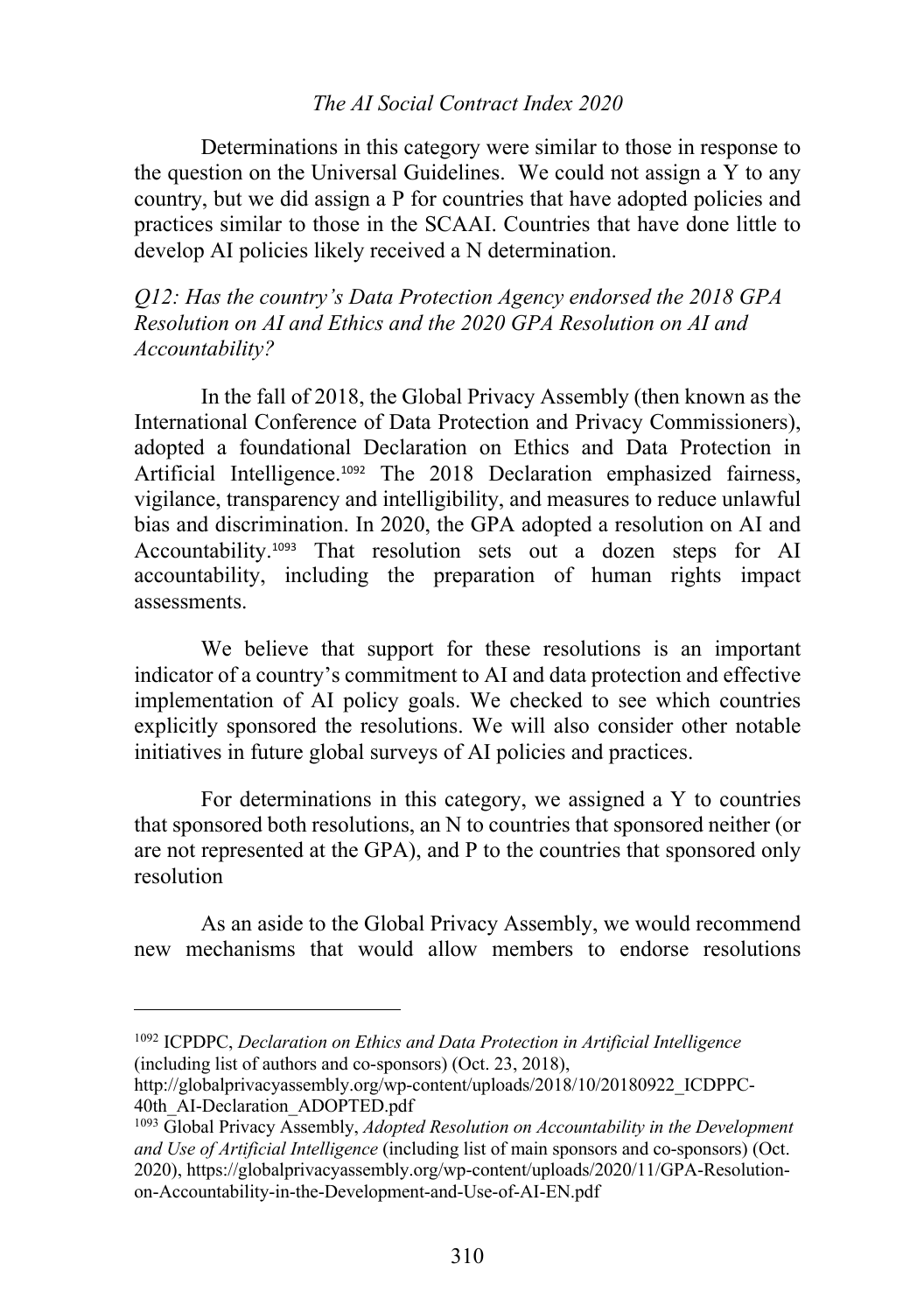concerning AI in subsequent years. We will update country ratings accordingly.

## **Exemplars**

In developing the methodology, we also created a list of exemplar countries for several metrics. For example, on Question 5, concerning meaningful public participation, we were struck by the high level of public engagement in Switzerland. On Question 6, concerning the availability of a countries AI policies and practices, Germany's *Plattform Lernende Systeme* offers a map that shows, by region, AI developments across the country. And the multiple agencies in France, the CNIL and the Defender of Rights, provide a very good example of independent oversight for AI, highlighted by Question 7.

## Scoring

We assigned a numeric value of 1.0 to each "Y" answer, 0.5 to each "P" answer, and 0.0 to each "N" or "U" answer. (We may revise scores upward for U answers upon receipt of evidence regarding progress toward the specific metric). We then tallied the numbers, weighing each metric equally, and produced a total score. A top score would be 12, a bottom score is 0. On the basis of total scores, we grouped countries by color gradation and then into tiers. The groupings reflect a normalized distribution with Yellow or Tier III as the median.

## Search Strategy

To locate relevant policy materials, we conducted extensive online searches. Key search terms, often used in combination with "AI" or "Artificial Intelligence," included: "Accountability," "Algorithmic Transparency," "Data Protection," "Digital," "Ethical," "Ethics," "Fairness," "Governance," "Law," "Legislation," "Policy," "Poll," "Privacy," "Regulation, "Strategy," and "Technology."

## Descriptive Summary

Each country report includes a descriptive summary labelled "Evaluation." The evaluation does not precisely track the metrics. It is intended to highlight the key findings in the country report and provide a general overview for the reader.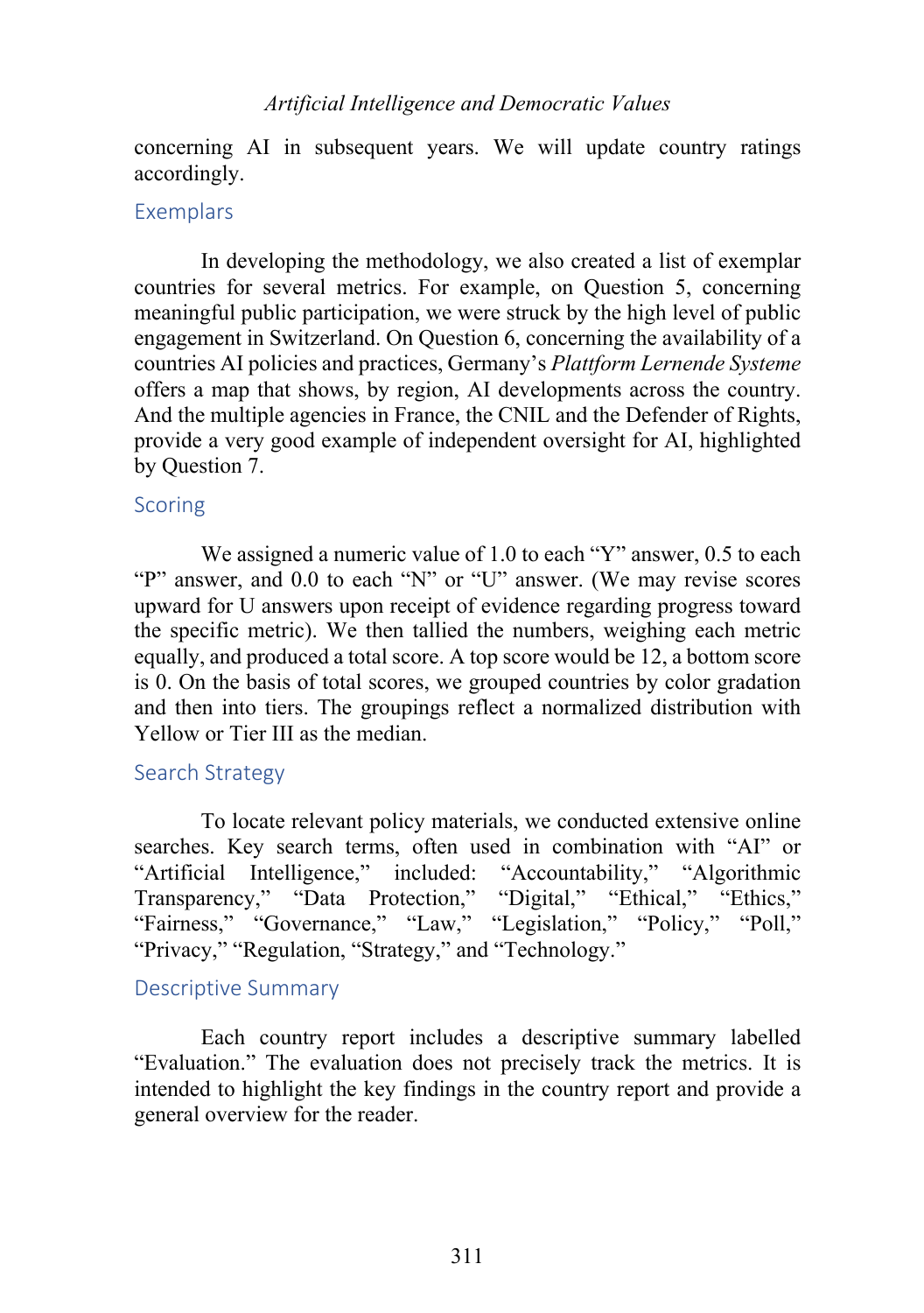#### Language

Our research team has language expertise in English, French, German, Italian, Japanese, Korean, Mandarin, Russian, Spanish, Turkish, Uyghur, and Vietnamese. However, we preferred English publications, as they would be considered authoritative original sources or authoritative translations for the international community from the original sources. In some instances, we translated text from non-English to English with a Machine Translation ("[MT]") tool, such as DeepL Translate ("[DT]") or Google Translate ("[GT]"). We noted such instances in the citations.

### Citation Format

We adopted a simplified citation format for the *AI Social Index 2020***.** Each citation includes the author and title of the publication. Where there are multiple authors, we provided the name of the institution if available but not the names of the authors. We include also a date where there was a final publication date. By way of contrast, cites to websites do not include dates. And we included URLs, which we made transparent so that the reader could quickly assess the source. In a paragraph where there may be multiple references to the same source, we cited to the source in the first instance, but not in subsequent instances unless there was an intervening reference to a different source.

## Gender Balance and Diversity

In the development of the *AI Social Contract Index 2020***,** the selection of team members and reviewers, we strived to maintain gender balance. We have also tried to promote diversity and regional representation.

#### **Bias**

We did not explicitly examine the issue of bias in AI, although this is a widely discussed topic and the focus of extensive research, including the bias of data sets. Our view is that the most effective policy response to the problem of bias is the *explicit recognition of Fairness, Accuracy, and Transparency* in AI policy and the implementation of these principles in AI practices. Several questions in the *AI Social Contract Index* **(**Q1, Q2, Q7, Q9, Q10, Q11, Q12) make these factors key metrics for the evaluation of a nation's AI policies.